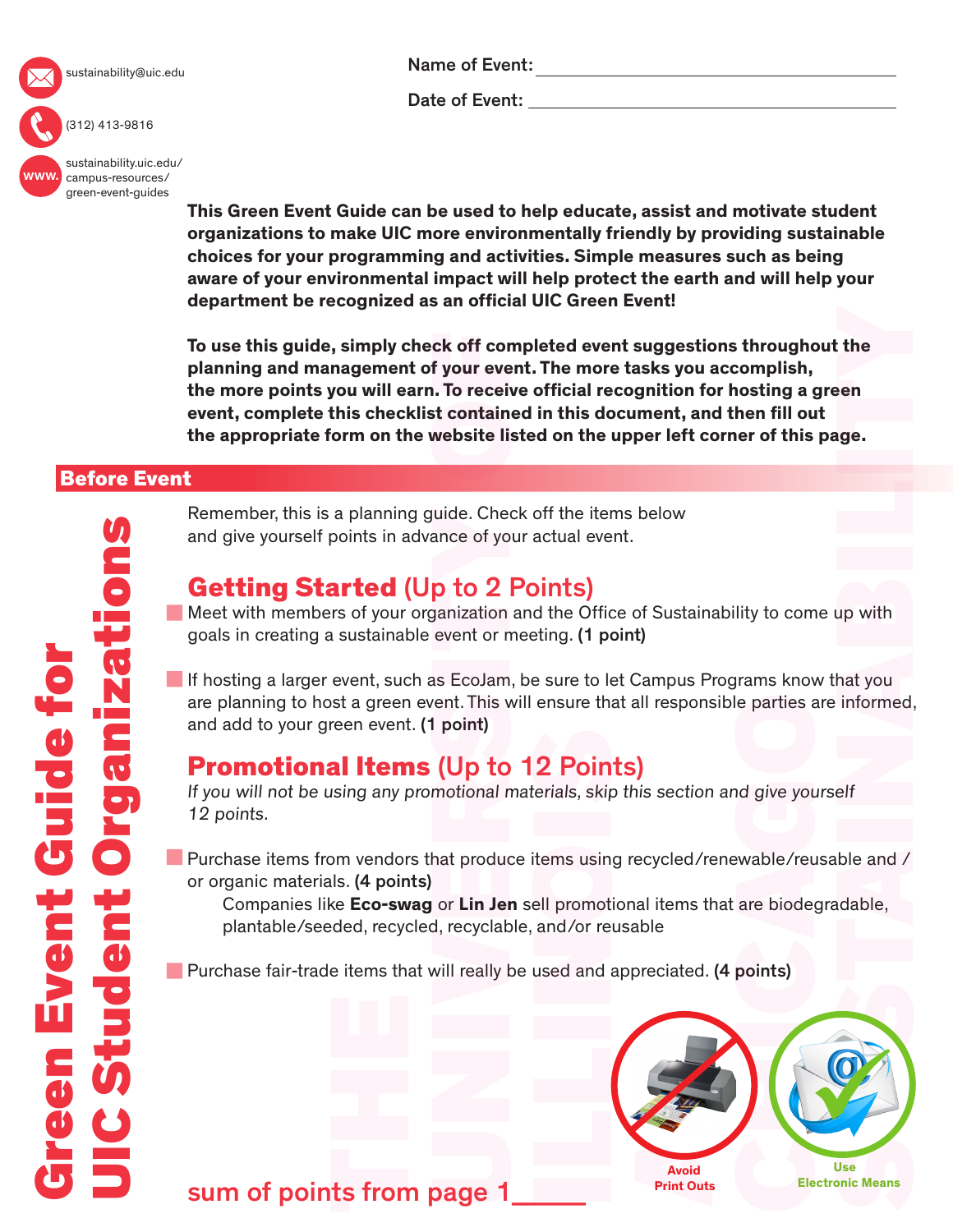Choosing products that showcase your values and stories inherent to your club/ organization's interest. For example, if you are an event organizer for a student cooking club, you may want to purchase cutting boards that are made from bamboo or aprons that are made from environmentally friendly products. (2 points)

**Turn flyers into Campus Programs and promote that it is a Green Event. (1 point)** 

**Produm** You can answer "yes" to the following questions (1 point) Are they really "green" promotional items? Are they significantly better for the environment than other more traditional give away items? For what you are spending, and the energy impact necessary to produce the item, will it have the return/outcome you desire?

#### Advertising (Up to 6 Points)

Use electronic means (email, listserv, websites,  $QR$  codes, social media sites, etc.) to publicize, conduct business, send our invitations and/or register participants. (1 point)

Only produce the amount of flyers/posters/handouts you think you will need. (1 point) If you don't use flyers/ posters, skip this section and give yourself 1 point.

If print outs are unavoidable, use UIC Office of Publications or another eco-friendly printing company and use double sided printing. (4 points)

If you will not be passing out print outs, skip this section and give yourself 4 points Printing companies we love (but not limited to) include:

[UIC Office of Publications](http://www.uic.edu/depts/publications/)

[Digital Hub in Goose Island \(Chicago, IL\)](http://digitalhubchicago.com)

[Consolidated Printing in Norwood Park \(Chicago, IL\)](http://www.consolidatedprinting.net/Pages/About+Us)

#### Events and Meetings (Up to 7 Points)

to<br>bint)<br>oint)<br>s<br>s<br>ar East<br>firences<br>gs and<br>ficer of<br>a **Complete the "Registered Student Organization Request For Use of Student Center East** and Student Center West Facilities" form and read the "Office of Meetings and Conferences Policies for Registered Student Organizations" section carefully. (2 points)

Fill out the room reservation form for student organizations through meetings and conferences.

Forms must be picked up at the Office of Meetings and Conferences. An officer of your student organization must turn in the completed forms to the Office of Meetings and Conferences.

**Have the event outside, weather permitting, at either the Lecture Center Plaza (aka the** Quad) or the Grove (Taylor Street and Morgan Street) (2 points)

#### sum of points from page 2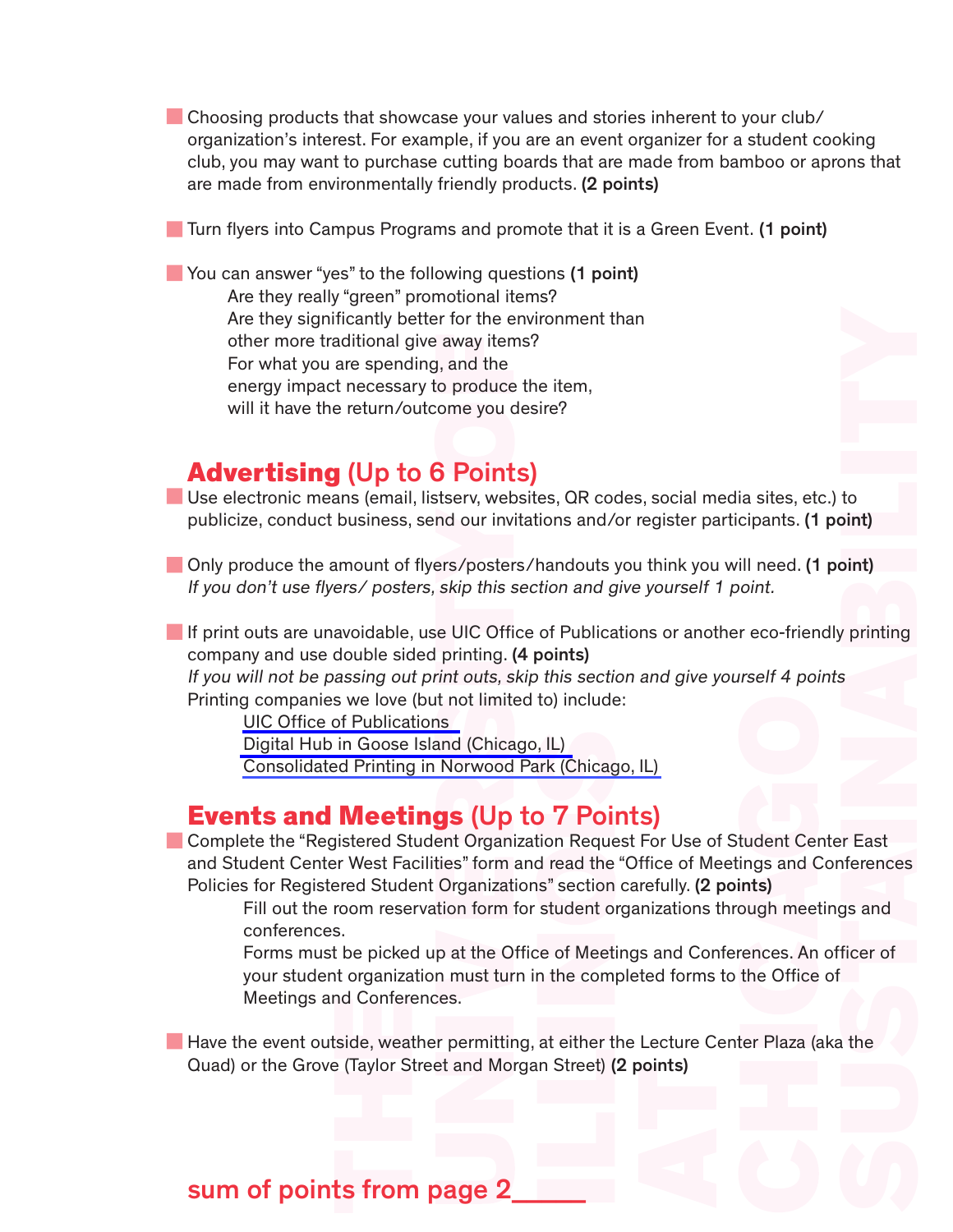If you can't have it outside, have your meeting and/or event in one of UIC's LEED certified and renovated buildings.

(2 points) If you have your meeting/ event outside, skip this step and give yourself 2 points. [Grant Hall](https://accc.uic.edu/building/grant-hall)

[Lincoln Hall](https://accc.uic.edu/building/lincoln-hall) [Douglas Hall](https://accc.uic.edu/building/douglas-hall)

Seek naturally lit meeting rooms for your event if possible. (1 point) If you have your meeting/ event outside, skip this step and give yourself 1 point.

Contact the Building Managers or another appropriate contact to inquire about naturally lit rooms. Don't know the Building Managers? Contact us at sustainability@uic.edu and we'll help you!

#### **Be a UIC Eco-Educator** (4 Points)

You or a member of your organization is an Eco-Educator. Sign up at<sustainability.uic.edu/get-involved/volunteer/>(4 points)

#### During Event

Remember, this is a planning guide. Check off the items below and give yourself points in advance of your actual event.

#### At the Event (Up to 4 Points)

ent are g to be taking a to the sidispose Announce to participants/attendees of your event what the goals of the green event are and ask their assistance in meeting them. Explain to student members why striving to be sustainable in their events is important. (2 point)

**Point out the features of the sustainable event (2 point)** Announce where recycling bins are located Introduce Eco-Educators or volunteers

#### Recycling & Waste Minimization (Up to 4 Points)

**Place recycling bins/services next to trash bins at events (2 points)** 

Be in contact with the building manager of the facility where your event is taking place to ensure there are recycling bins

**Remind participants during event announcements of recycling and it's importance to the** event (1 point)

**Place UIC Eco-Educators next to trash bins and recycling bins to help participants dispose** of their waste correctly (1 point)

## sum of points from page 3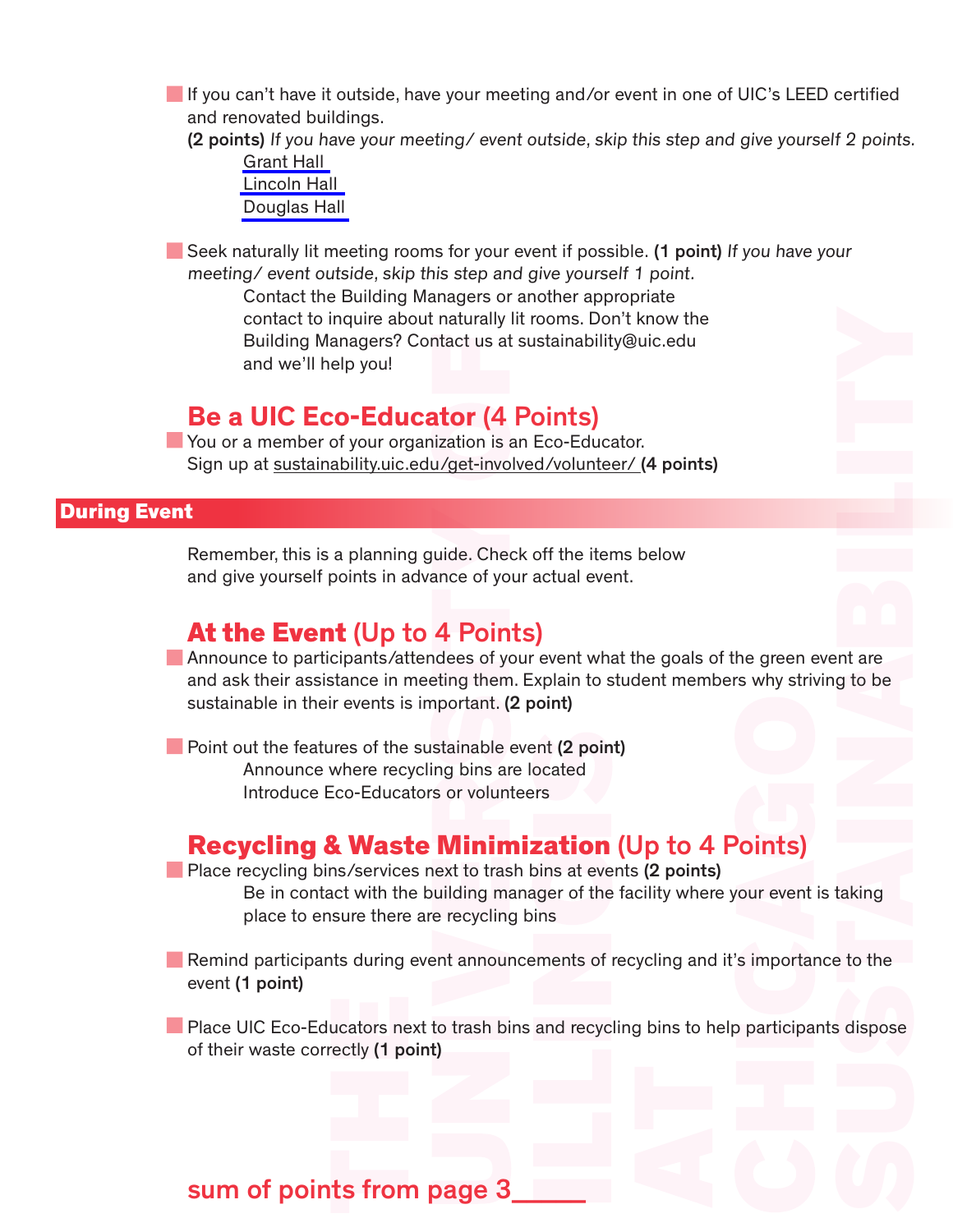#### Accountability (Up to 1 Point)

Announce to participants/attendees of your event what the goals of the green event are and ask their assistance in meeting them. Explain to student members why striving to be sustainable in their events is important. (0.5 points)

**Point out the features of the sustainable event to your participants. (0.5 point)** Suggestions include (but not limited to) Announcing where recycling bins are located Introducing the Eco-Educators or other volunteers

#### After Event

Remember, this is a planning guide. Check off the items below and give yourself points in advance of your actual event.

- Remove and recycle flyers after your event. (1 point) If you didn't use flyers/ posters, skip this section and give yourself 1 point.
- Save and reuse any materials/supplies for future events. (1 point)
- **Turn off all lights and electronic equipment. This includes, but is not limited to,** light switches, computer monitors, and projectors. (1 point) If you have your meeting/ event outside, skip this step and give yourself 1 point.

# sum of points from page 4\_\_\_\_\_

# TOTAL POINTS \_\_\_\_\_

# Level Achieved

- $Gold = 30 40$  Points  $Silver = 20-29$  Points Bronze = 10-19 Points
- SUSTAINABILITY  **Have Your Guests Recycle Avoid Trash Cans**